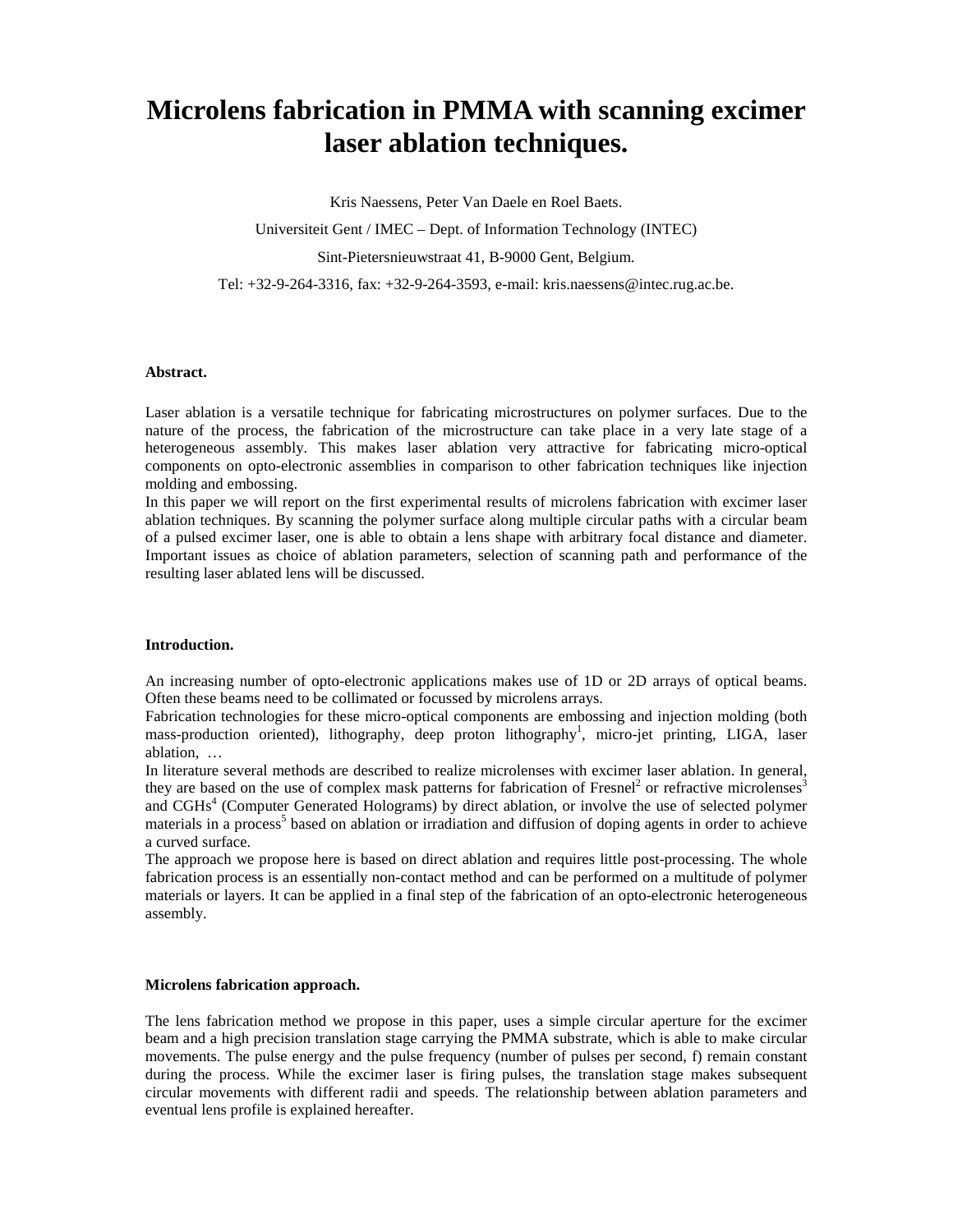Profile of the ablated trench.

In the ablation set-up we use a projection lens to image the circular aperture on the mask onto the PMMA substrate with a certain demagnification. We assume that the intensity of the laser light is constant on the sample within the illuminated area (diameter ρ). A circular movement of the table will result in the ablation of a closed trench. If R is the radius of the circle, v the speed of the table movement and d the depth of ablation per pulse, the resulting ablated profile can be described as

$$
depth(s) = \frac{1}{\pi} \cdot a \cos(\frac{\frac{\rho}{2} - R^2) - s^2}{-2 \cdot R \cdot |s|} \cdot \Phi(R + \frac{\rho}{2} - |s|) \cdot \Phi(\frac{\rho}{2} - R + |s|) \cdot \Phi(R - \frac{\rho}{2} + |s|) +
$$

$$
\Phi(\frac{\rho}{2} - R + s) \cdot \Phi(\frac{\rho}{2} - R - s) \cdot \Phi(\frac{\rho}{2} - R) \cdot \frac{2 \cdot \pi \cdot R \cdot f \cdot d}{v}
$$

by considering the overlap of the aperture with the circle of movement (Φ is the heaviside function). This function is illustrated in FIG. 1 for several values of R and ρ. In FIG. 2 we compare the calculated profile with the experimental results for a particular value of R and ρ. The latter are measured by a Tencor profilometer. One can observe that the measured values deviate from the theoretical curve at the edges. This is likely due to the inability of the contact needle to measure steep edges. The influence of lower laser pulse intensity at the edges of the mask can play a role as well. This will be further investigated in the near future.





#### • Approximation of the desired lens shape

In a next step we assume that a microlens shape can be approximated by executing several of the circular paths mentioned above at variable speeds. This idea is illustrated in FIG. 3.



FIG. 3: Approximation of a curved surface by subsequent ablation of circular trenches.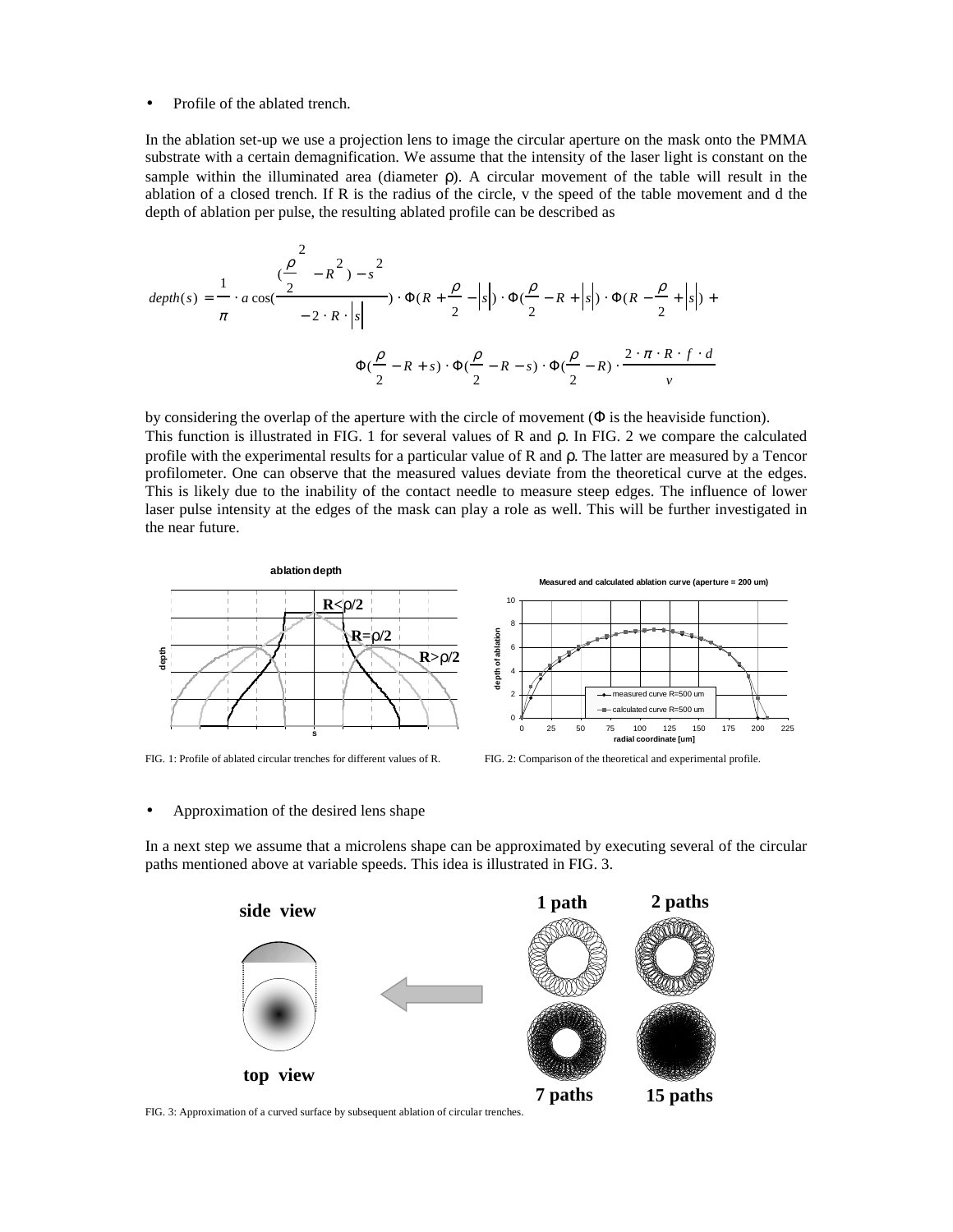The overlap of the subsequent pulses determines the depth per channel and the overlap between the neighboring channels can be chosen to achieve a smooth surface profile.

A least squares method has been applied to optimize the radii and stage velocity.

Laser ablation of the microlens.

In a last stage, the optimal radii and speeds are used as input to create the control code for the translation stage of the laser ablation unit. Before execution, the trenches with a depth larger than a certain  $d_{max}$  are split up in several trenches with the same radii but smaller depths, and the order of the circle movements are randomized to minimize effects of a non-planar surface on the ablation process.

## **Experimental set-up and results.**

The experiments were carried out with a Lumonics Pulse Master 848 (ArF 193 nm wavelength) and by means of an optical set-up (Optec's Micromaster) as in FIG. 4.

A Molectron J3 pyroelectric joulemeter, put at far distance from the image plane, was used for energy density measurements. The PMMA sample is about  $250 \mu m$  thick and is attached to the translation stage by a vacuum line.

After ablation of the microlens in PMMA, the surface of the sample is cleaned by pressed air and H2O and the microlens area is exposed to a number of excimer pulses with low energy (near ablation threshold of the PMMA). Then the cleaning step is repeated. This procedure allows us the clean the surface of the microlens in an efficient way. Another benefit of the post-illumination of the sample is masking the possible creation of a ripple due to the discrete nature of the process. Since the laser fires discrete pulses, the bottom of the trench that is created during the circular movement of the table will have a step-like nature. Though, when the rotational move is slow enough, the subsequent pulses will hit the sample in practically the same area. If those regions only differ about ∆ in distance, then we can assume that there is no ripple when  $\Delta$  is small enough so the lens can not resolve it ( $\Delta < 1.6$  µm in the focus plane). This limit translates in a maximum velocity of the table.

On the other hand, we do not like to write the lens to full depth at one go since this can heavily influence the ablation of a neighboring, overlapping channel. A maximum depth will be determined that is allowed to be ablated in one time. This results in a minimum velocity of the table.

Both speed limits can in practice be rather close to each other. The minimum value is easy to implement in the generation of control code for the laser ablation process by simply chopping trenches in several pieces with a much smaller depth. Handling the maximum value however is not that evident: given a certain aperture and a required depth, it is very much possible the table has to move faster than allowed by ∆. This is in particular the case when using large apertures and requiring small depths. To a certain extent we can solve this problem by limiting the pulse energy, introducing an offset in depth (bury the microlens deeper into the PMMA sample) and by post-processing the microlens as described above. In the fabricated microlens shown below, neither of these solutions except for the post-processing has been performed.



FIG. 4: Laser ablation set-up. FIG. 5: SEM picture of an ablated microlens.